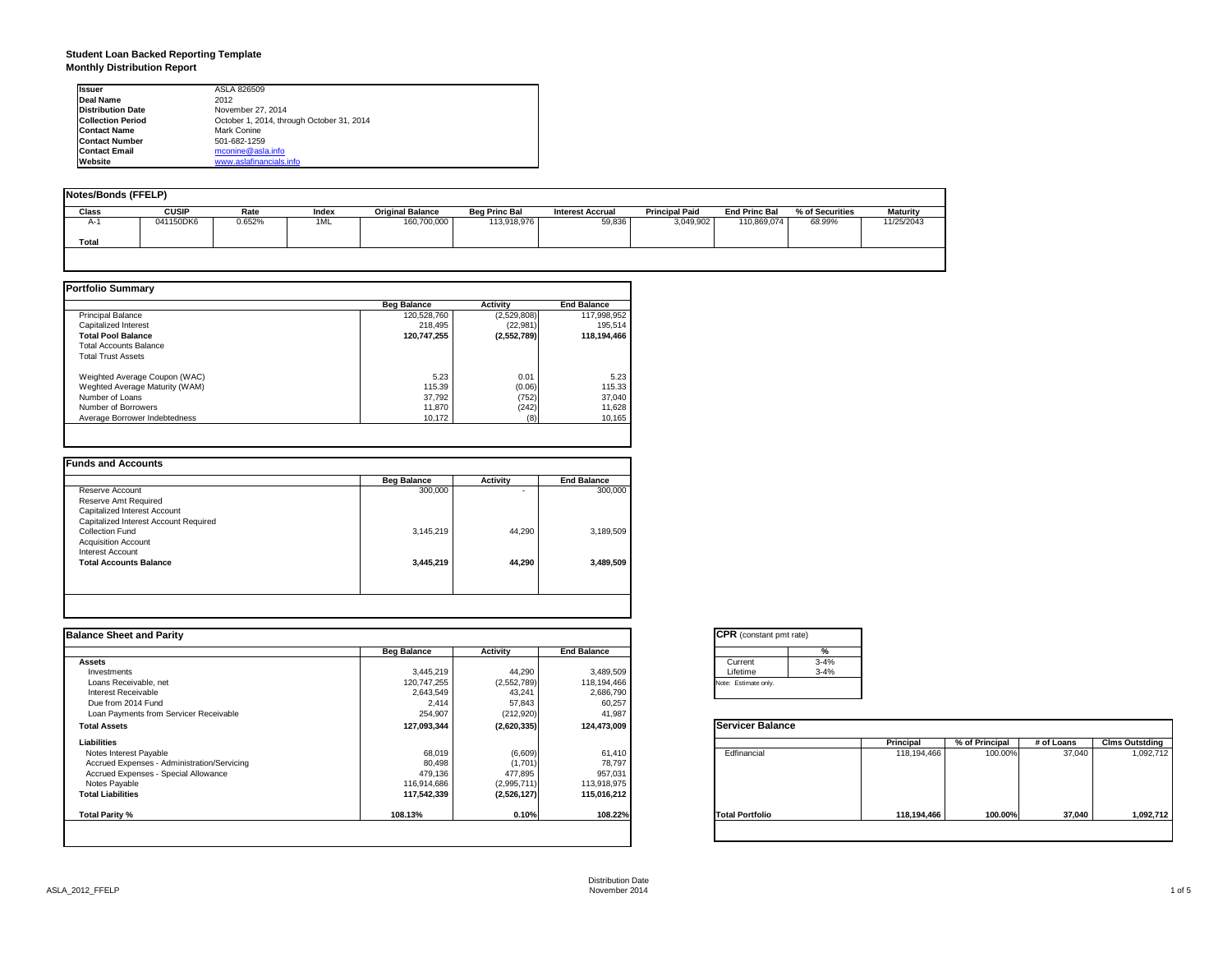#### **Student Loan Backed Reporting Template Monthly Distribution Report**

|                         |           | # of Loans |             | Principal   |           | % of Principal |           | <b>WAC</b> |           | <b>WARM</b> |
|-------------------------|-----------|------------|-------------|-------------|-----------|----------------|-----------|------------|-----------|-------------|
|                         | Beginning | Ending     | Beginning   | Ending      | Beginning | Ending         | Beginning | Ending     | Beginning | Endina      |
| In School               | 671       | 612        | 2,187,044   | 1,987,122   | 1.81%     | 1.68%          | 5.63      | 5.63       | 119.41    | 119.46      |
| Grace                   | 344       | 381        | 1,109,661   | 1,224,740   | 0.92%     | 1.04%          | 5.66      | 5.66       | 117.00    | 116.75      |
| Repayment               |           |            |             |             |           |                |           |            |           |             |
| Current                 | 20,717    | 20,447     | 61,306,229  | 60,413,693  | 50.77%    | 51.11%         | 5.35      | 5.35       | 117.55    | 116.94      |
| 31-60 Days Delinquent   | 960       | 1,052      | 3,051,685   | 3,433,055   | 2.53%     | 2.90%          | 5.20      | 5.32       | 118.84    | 125.08      |
| 61-90 Days Delinquent   | 880       | 633        | 3,230,320   | 1,952,456   | 2.68%     | 1.65%          | 5.38      | 4.99       | 113.17    | 118.74      |
| 91-120 Days Delingent   | 497       | 602        | 1,831,590   | 2,273,538   | 1.52%     | 1.92%          | 5.24      | 5.55       | 116.53    | 109.75      |
| 121-180 Days Delinquent | 653       | 582        | 2,248,124   | 2,177,134   | 1.86%     | 1.84%          | 5.18      | 5.32       | 113.02    | 112.94      |
| 181-270 Days Delinquent | 892       | 805        | 3,042,352   | 2,755,455   | 2.52%     | 2.33%          | 5.33      | 5.22       | 110.18    | 111.47      |
| 271+ Days Delinquent    | 379       | 382        | 1,337,827   | 1,308,354   | 1.11%     | 1.11%          | 5.04      | 5.19       | 102.63    | 109.44      |
| <b>Total Repayment</b>  | 24,978    | 24,503     | 76,048,127  | 74,313,685  | 62.98%    | 62.87%         | 5.33      | 5.34       | 116.70    | 116.69      |
| Forbearance             | 4,410     | 4.847      | 16,736,335  | 18,123,023  | 13.86%    | 15.33%         | 5.43      | 5.36       | 122.32    | 121.64      |
| Deferment               | 6,912     | 6,390      | 23,082,821  | 21,507,552  | 19.12%    | 18.20%         | 5.23      | 5.28       | 117.66    | 118.24      |
| Claims in Progress      | 477       | 304        | 1,583,267   | 1,029,609   | 1.31%     | 0.87%          | 5.13      | 5.25       | 114.85    | 101.19      |
| <b>Claims Denied</b>    |           |            |             | 8,734       | 0.00%     | 0.01%          | #DIV/0!   | 5.02       | #DIV/0!   | 86.45       |
| <b>Total Portfolio</b>  | 37,792    | 37,040     | 120,747,255 | 118,194,466 | 100.00%   | 100.00%        | 5.33      | 5.34       | 117.69    | 117.64      |

|                                     | # of Loans |        | <b>Principal</b> |            | % of Principal   |         | <b>WAC</b> |        | <b>WARM</b> |        |
|-------------------------------------|------------|--------|------------------|------------|------------------|---------|------------|--------|-------------|--------|
|                                     | Beainnina  | Endina | <b>Beainning</b> | Ending     | <b>Beginning</b> | Endina  | Beainnina  | Endina | Beginning   | Endina |
| Current                             | 20,717     | 20,447 | 61,306,229       | 60,413,693 | 80.62%           | 81.30%  | 5.35       | 5.35   | 117.55      | 116.94 |
| 31-60 Days Delinquent               | 960        | 1,052  | 3,051,685        | 3,433,055  | 4.01%            | 4.62%   | 5.20       | 5.32   | 118.84      | 125.08 |
| 61-90 Days Delinquent               | 880        | 633    | 3,230,320        | 1,952,456  | 4.25%            | 2.63%   | 5.38       | 4.99   | 113.17      | 118.74 |
| 91-120 Days Delingent               | 497        | 602    | 1,831,590        | 2,273,538  | 2.41%            | 3.06%   | 5.24       | 5.55   | 116.53      | 109.75 |
| 121-180 Days Delinquent             | 653        | 582    | 2,248,124        | 2,177,134  | 2.96%            | 2.93%   | 5.18       | 5.32   | 113.02      | 112.94 |
| 181-270 Days Delinquent             | 892        | 805    | 3,042,352        | 2,755,455  | 4.00%            | 3.71%   | 5.33       | 5.22   | 110.18      | 111.47 |
| 271+ Days Delinquent                | 379        | 382    | 1,337,827        | 1,308,354  | 1.76%            | 1.76%   | 5.04       | 5.19   | 102.63      | 109.44 |
| <b>Total Portfolio in Repayment</b> | 24,978     | 24,503 | 76,048,127       | 74,313,685 | 100.00%          | 100.00% | 5.33       | 5.34   | 116.70      | 116.69 |

| Portfolio by Loan Type           |                  |        |                  |             |                |         |                  |        |             |        |
|----------------------------------|------------------|--------|------------------|-------------|----------------|---------|------------------|--------|-------------|--------|
|                                  | # of Loans       |        | <b>Principal</b> |             | % of Principal |         | <b>WAC</b>       |        | <b>WARM</b> |        |
|                                  | <b>Beginning</b> | Ending | Beginning        | Ending      | Beginning      | Ending  | <b>Beginning</b> | Ending | Beginning   | Ending |
| Subsidized Consolidation Loans   |                  |        |                  |             |                |         |                  |        |             |        |
| Unsubsidized Consolidation Loans |                  |        |                  |             |                |         |                  |        |             |        |
| Subsidized Stafford Loans        | 21,072           | 20,656 | 56,020,781       | 54.741.714  | 46.40%         | 46.31%  | 5.17             | 5.18   | 114.58      | 114.50 |
| Unsubsidized Stafford Loans      | 15,469           | 15,162 | 60,224,974       | 59,040,133  | 49.88%         | 49.95%  | 5.28             | 5.29   | 122.69      | 122.63 |
| PLUS/GradPLUS Loans              | 1.251            | 1.222  | 4,501,500        | 4.412.618   | 3.73%          | 3.73%   | 7.95             | 7.96   | 89.52       | 89.84  |
| <b>SLS Loans</b>                 |                  |        |                  |             |                |         |                  |        |             |        |
| <b>Total Portfolio</b>           | 37,792           | 37,040 | 120,747,255      | 118,194,466 | 100.00%        | 100.00% | 5.33             | 5.34   | 117.69      | 117.64 |

| Portfolio by Program Type                  |                  |        |                  |             |                  |         |                  |        |             |        |
|--------------------------------------------|------------------|--------|------------------|-------------|------------------|---------|------------------|--------|-------------|--------|
|                                            | # of Loans       |        | <b>Principal</b> |             | % of Principal   |         | <b>WAC</b>       |        | <b>WARM</b> |        |
|                                            | <b>Beginning</b> | Endina | Beginning        | Endina      | <b>Beginning</b> | Ending  | <b>Beginning</b> | Ending | Beginning   | Ending |
| Graduate / 4-Year Loans                    | 29,109           | 28,541 | 97,469,979       | 95,450,566  | 80.72%           | 80.76%  | 5.33             | 5.34   | 118.88      | 118.80 |
| 2-Year Loans                               | 7,940            | 7.774  | 21,584,505       | 21,128,024  | 17.88%           | 17.88%  | 5.34             | 5.34   | 112.89      | 112.99 |
| Proprietary / Technical / Vocational Loans | 741              | 723    | 1,690,177        | 1,613,330   | 1.40%            | 1.36%   | 5.30             | 5.31   | 110.28      | 110.22 |
| Unknown (Consolidation) Loans              |                  |        |                  |             |                  |         |                  |        |             |        |
| Other Loans                                |                  |        | 2,593            | 2.546       | 0.0021%          | 0.0022% | 6.80             | 6.80   | 93.78       | 94.99  |
| <b>Total Portfolio</b>                     | 37,792           | 37,040 | 120,747,255      | 118,194,466 | 100.00%          | 100.00% | 5.33             | 5.34   | 117.69      | 117.64 |
|                                            |                  |        |                  |             |                  |         |                  |        |             |        |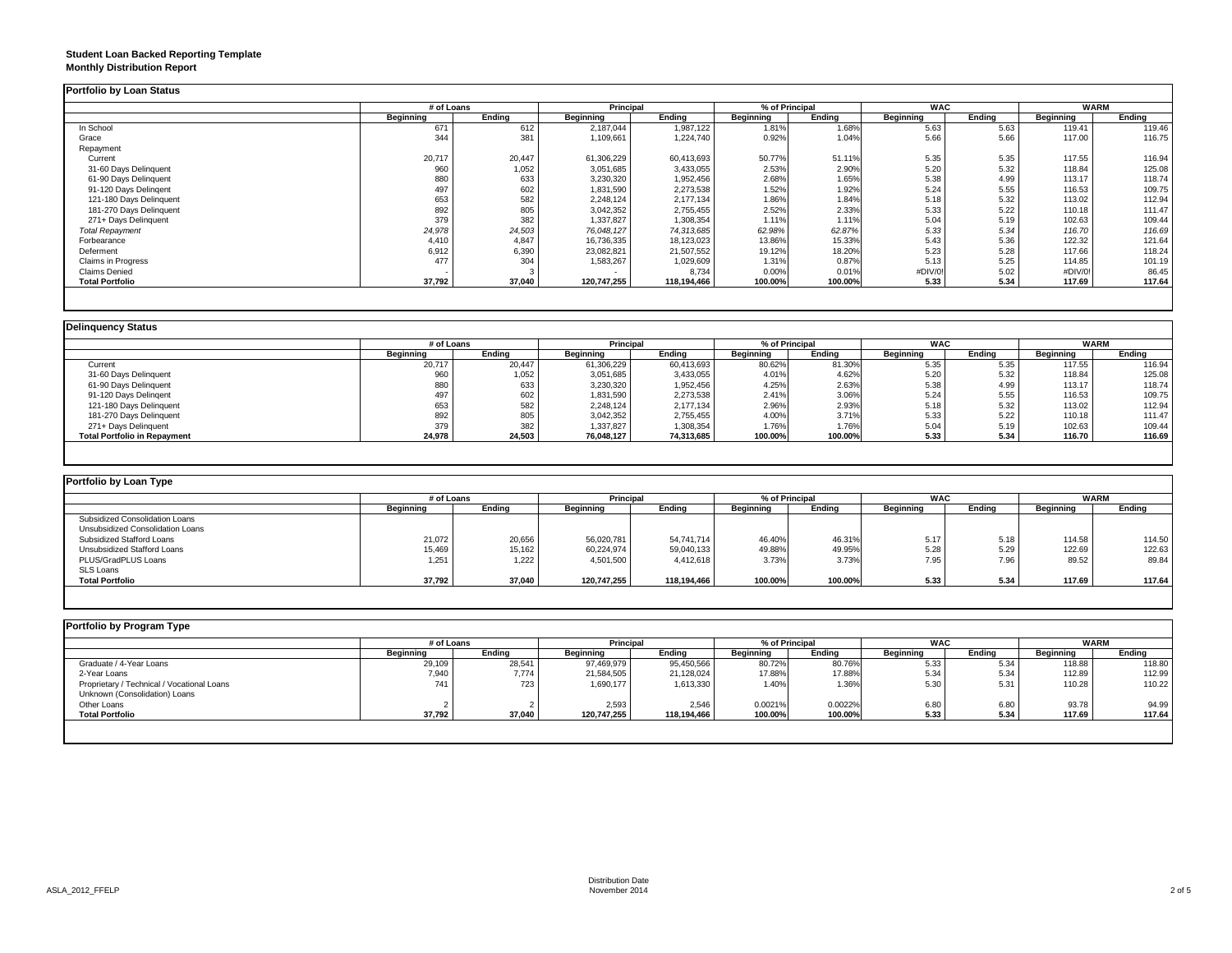**Distribution Date** November 25, 2014<br> **Collection Period** Collection Period Collection Period Collection Period Collection Period Collection Period Collection Collection Collection Collection Collection Collection Collect October 1, 2014, through October 31, 2014

## **Collection Activity**

| <b>Collection Account</b>                                                                    | as of 10/31/2014 |
|----------------------------------------------------------------------------------------------|------------------|
| Beginning Balance - October 1, 2014                                                          | 3,145,219        |
| <b>Collection Amount Received</b>                                                            | 3,189,437        |
| Reserve Account                                                                              |                  |
| <b>Excess of Required Reserve Account</b>                                                    |                  |
| Interest on Investment Earnings                                                              | 72.11            |
| Capitalized Interest Account (after a stepdown or release date)                              |                  |
| Payments from Guarantor                                                                      |                  |
| Transfer from 2010 Collection Fund for correction of error                                   |                  |
| Required repurchases                                                                         |                  |
| Special Allowance Payable to the Department of Education                                     |                  |
| <b>Consolidation Rebate Fees</b>                                                             |                  |
| Transfer from Capitalized Interest Fund                                                      |                  |
| Principal payments, interest payments, administration fees, servicing fees, and trustee fees | (3, 145, 219)    |
| Transfer to Department Rebate Fund                                                           |                  |
| <b>Total Available Funds</b>                                                                 | 3,189,509        |
|                                                                                              |                  |
|                                                                                              |                  |
|                                                                                              |                  |

| <b>Fees Due for Current Period</b> | as of 10/31/2014 |
|------------------------------------|------------------|
| Indenture Trustee Fees             | 974.29           |
| <b>Servicing Fees</b>              | 68,947           |
| <b>Administration Fees</b>         | 9,850            |
| Late Fees                          |                  |
| Other Fees                         |                  |
| <b>Total Fees</b>                  | 79,771           |

| <b>ICumulative Default Rate</b>                                                                     | as of 10/31/2014 |
|-----------------------------------------------------------------------------------------------------|------------------|
|                                                                                                     |                  |
| Current Period Defaults (\$)                                                                        | 779,652.87       |
| Cumulative Defaults (\$)                                                                            | 19,738,932.60    |
| Cumulative Default (% of original pool balance)                                                     | 12.29%           |
| Cumulative Default (% of cumulative entered repayment balance) <sup>a</sup>                         | 17.17%           |
| Current Period Payments (Recoveries) from Guarantor (\$)                                            | 1,307,817.03     |
| Current Period Borrower Recoveries (\$)                                                             | n/a              |
| Cumulative Recoveries (\$) <sup>b</sup>                                                             | \$17,479,137.67  |
| Cumulative Recovery Rate (%)                                                                        | 88.55%           |
| Cumulative Net Loss Rate (%)                                                                        | 1.41%            |
| Servicer Reject Rate (FFELP) (%)                                                                    |                  |
| Cumulative Servicer Reject Rate (FFELP) (%)                                                         |                  |
| a)<br>Repayment balance includes all repayment loans with the exception of balances in claim status |                  |
| b)<br>Cumulative Recoveries includes 97% of claims in progress balances                             |                  |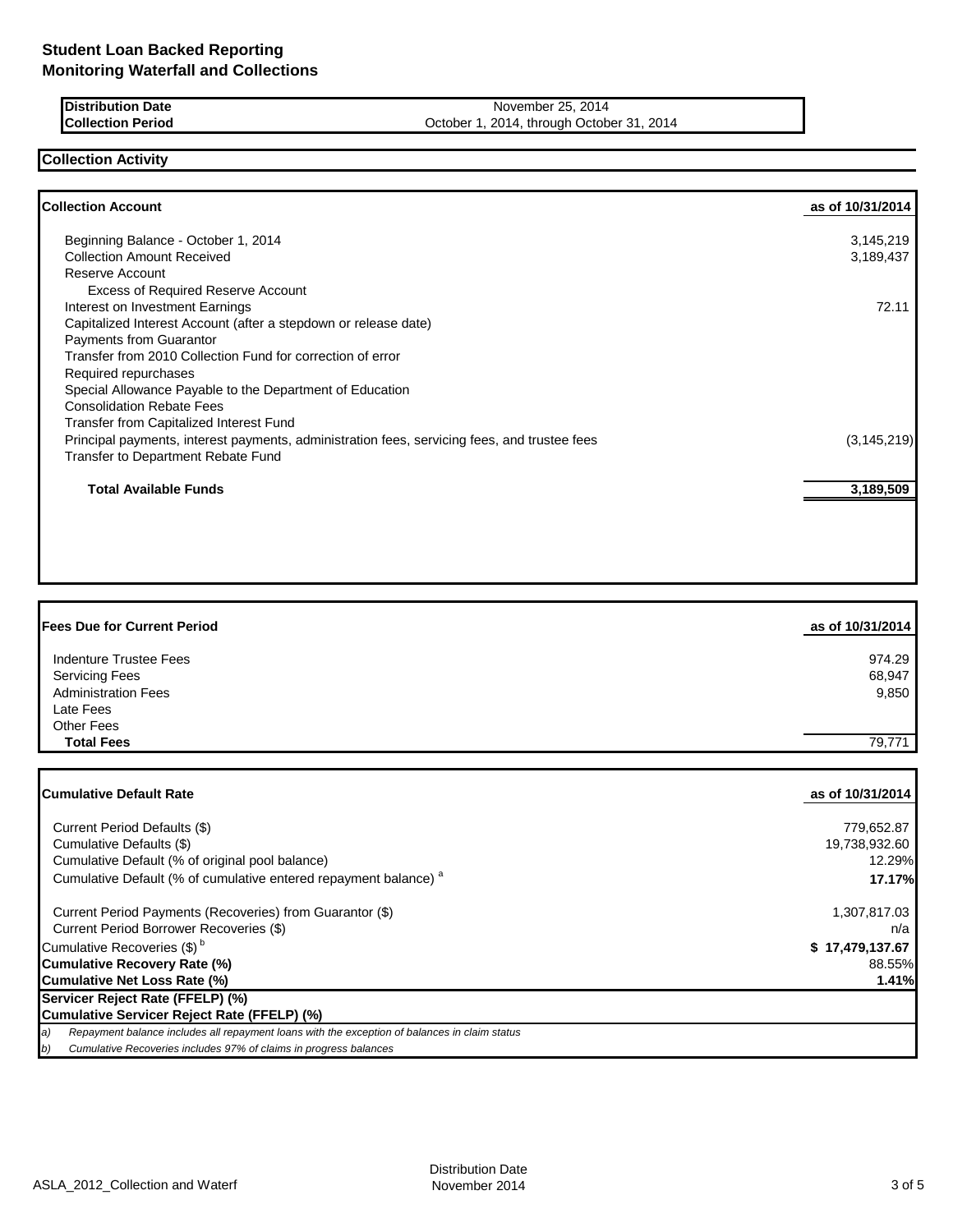# **Waterfall Activity**

| <b>Waterfall for Distribution</b>                                                         | <b>Amount Due</b> | <b>Amount Remaining</b> |
|-------------------------------------------------------------------------------------------|-------------------|-------------------------|
| <b>Total Available Funds</b>                                                              |                   | 3,189,509               |
| <b>First: Payments required under any Joint Sharing Agreement</b>                         |                   |                         |
| <b>Second: Trustee Fees</b>                                                               | 974.29            | 3,188,534               |
| <b>Third:</b> Servicing Fees and Backup Servicing Fees                                    | 68,947            | 3,119,587               |
| <b>Fourth: Administration Fees</b>                                                        | 9,850             | 3,109,737               |
| <b>Fifth: Noteholder Interest</b>                                                         | 59,836.08         | 3,049,901               |
| Sixth: Reinstate the balance of the Reserve Fund up to the Specified Reserve Fund Balance |                   |                         |
| Seventh: Noteholder Principal, until paid in full                                         | 3,049,902         | (0)                     |
|                                                                                           |                   |                         |

| <b>Principal and Interest Distributions</b> | Class A-1                |
|---------------------------------------------|--------------------------|
| Quarterly Interest Due                      | 59,836                   |
| Quarterly Interest Paid                     | 59,836                   |
| <b>Interest Shortfall</b>                   |                          |
| Interest Carryover Due                      |                          |
| Interest Carryover Paid                     |                          |
| Interest Carryover                          | $\overline{\phantom{0}}$ |
| Quarterly Principal Distribution Amount     | 3,049,902                |
| Quarterly Principal Paid                    | 3,049,902                |
| Shortfall                                   |                          |
| <b>Total Distribution Amount</b>            | 3,109,738                |
|                                             |                          |